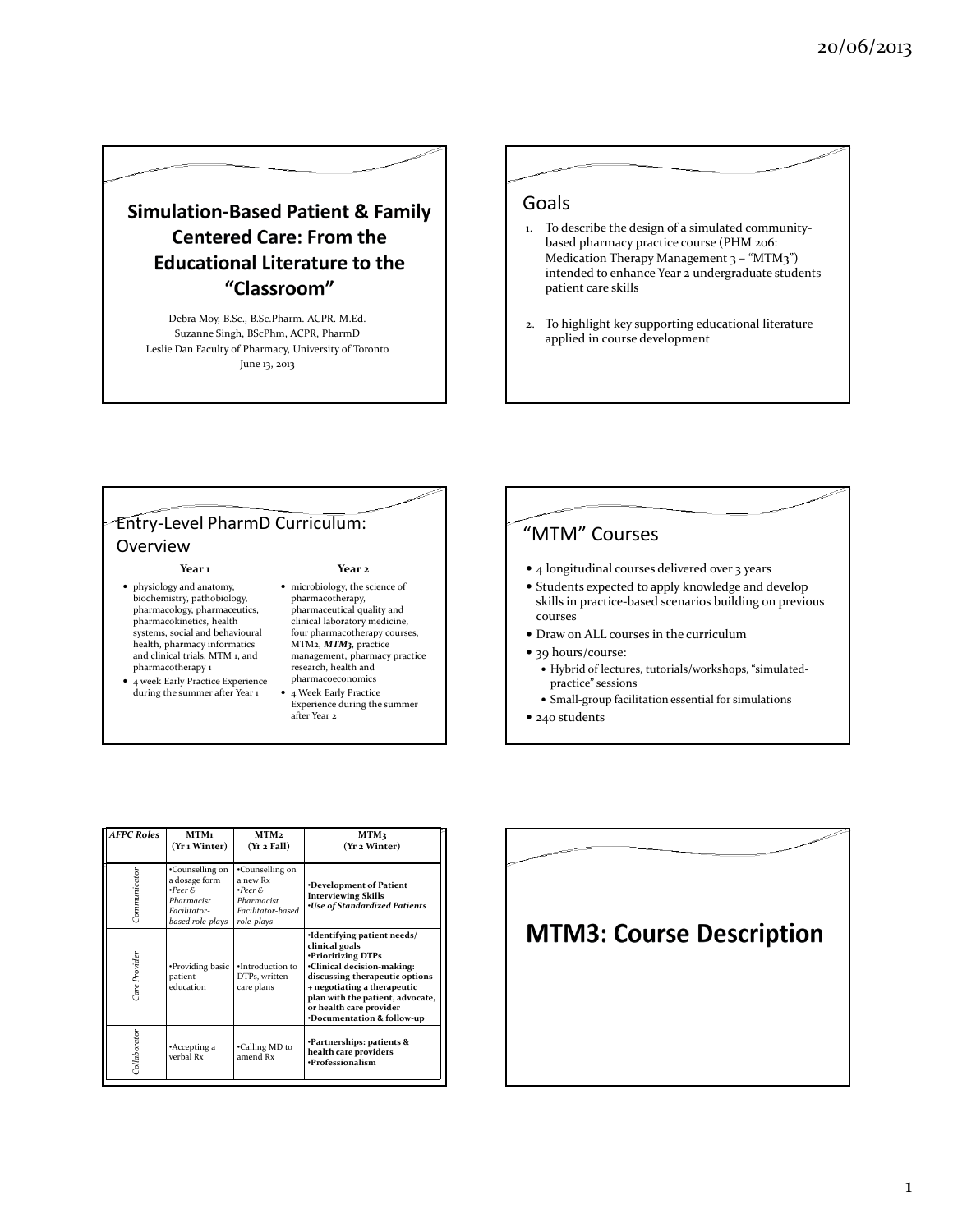

# MTM3: Simulated Practice Sessions

- Patient & Family-Centered Care<br>
 Class of 240 divided in half –<br>
responsible to provide care for<br>
either the Ariganello or<br>
Petrikova Family during the<br>
term during alternating<br>
simulated Practice<br>
and Simulated Practic
	- Workshops Modern Family Concept: diverse, intergenerational, multicultural with issues (like real-life!)
	- Documentation for patient visits/maintenance of profiles required since the family members may return throughout the term
- Evidence-basis: describe conceptually by Austin, AJPE 2006
- building on the work of Austin, 1998, MTM3: Used fewer family members to ensure all students met a
	-
	- returning patient Incorporated health care providers for the family members (MD, NP, RN) to introduce the team approach to care





### MTM3: Simulated Practice Encounters - SPEs

- Each student conducts a patient interview with a SP
	- 3 students conduct an "A role" (new encounter, 15 min)
	- 5 students conduct a "B" (patient or family member returns, or HCP, 10 min)
- Focus: student's integration of communication skills and pharmacotherapeutic decision-making and professionalism
- **SP's** provide **formative feedback** from patient perspective
- Pharmacist Facilitators (PF's) provide feedback related to practice-specific skill development and **summative** written assessment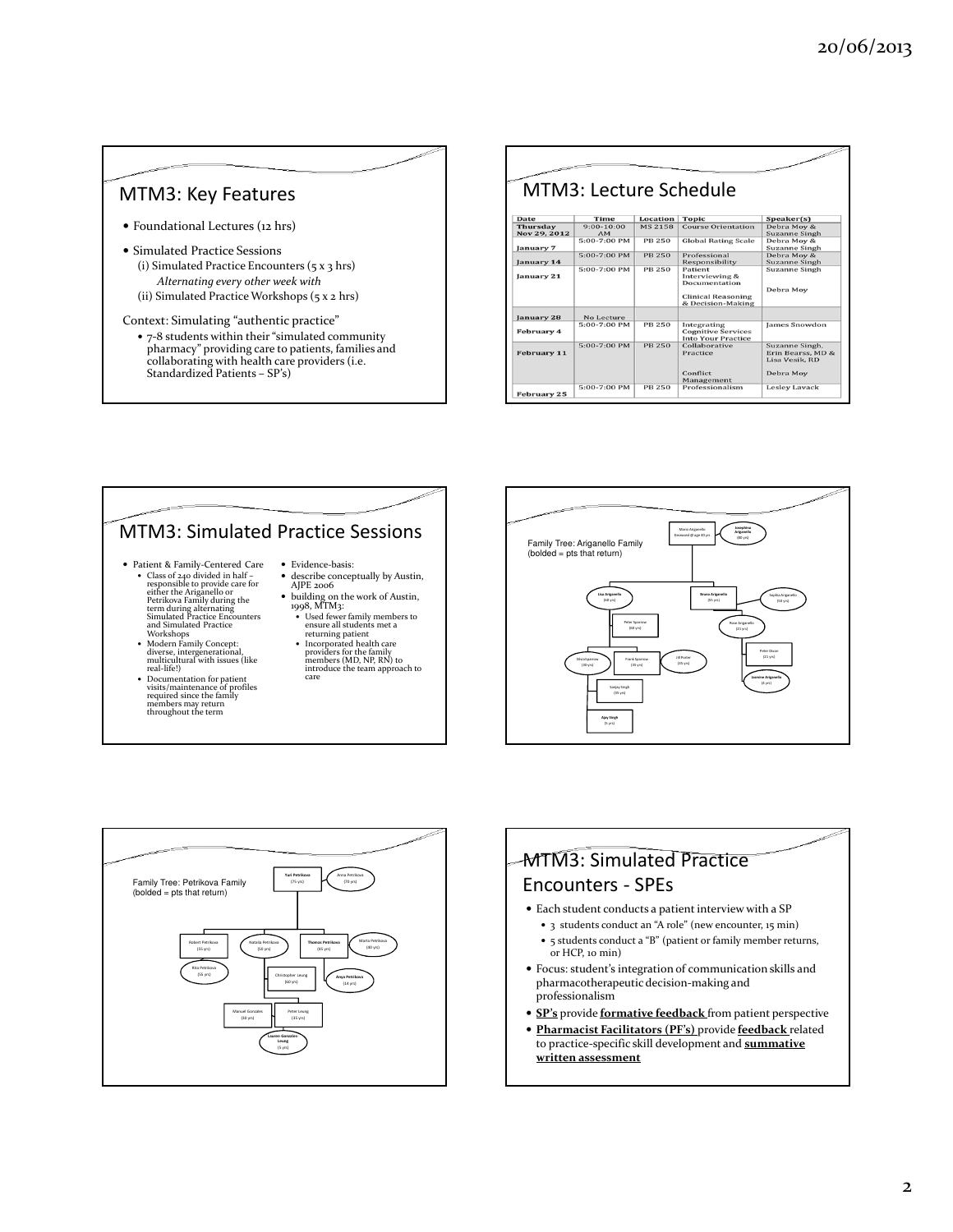# MTM3: Simulated Practice

# Workshops - SPWs

- Similar to the SPE's the SPW's: require students to meet in their group of 7-8 students
	- 3 students role-play an "A" interaction
- Unlike SPE's, during the SPW's:
	- only the Standardized Patient is present to provide formative feedback to the student on how they felt as a patient, no PF is present 2 students, who are not conducting a patient interview, are assigned to document either:
	-
	- Communication points (things that went well, things that did not) Clinical Practice issues (SP's are not able to address clinical issues)
	- A 3rd student (assigned to the SPW B3 role) must be prepared to do the "B" role-play in large group workshop followed by group debrief
- Focus: promote **formative** learning, enabling students to reflect on, practice and improve their skills before their next assessed SPE
- 





# MTM3: Course Design

- 1. Use of Standardized Patients (SP's)
- 2. Integrating principles of effective feedback
- 3. Incorporating formative assessment (in addition to summative assessment using a Global Rating Scale)

(small group learning, non-numeric grading for subjective assessment, facilitative narrative)

# 1. Use of Standardized Patients (SP's)



• For **assessment** – allows for assessment of the students interpersonal skills, clinical skills and thinking skills, can control the "patient experiences" that all students have unlike on the ward/in practice sites in the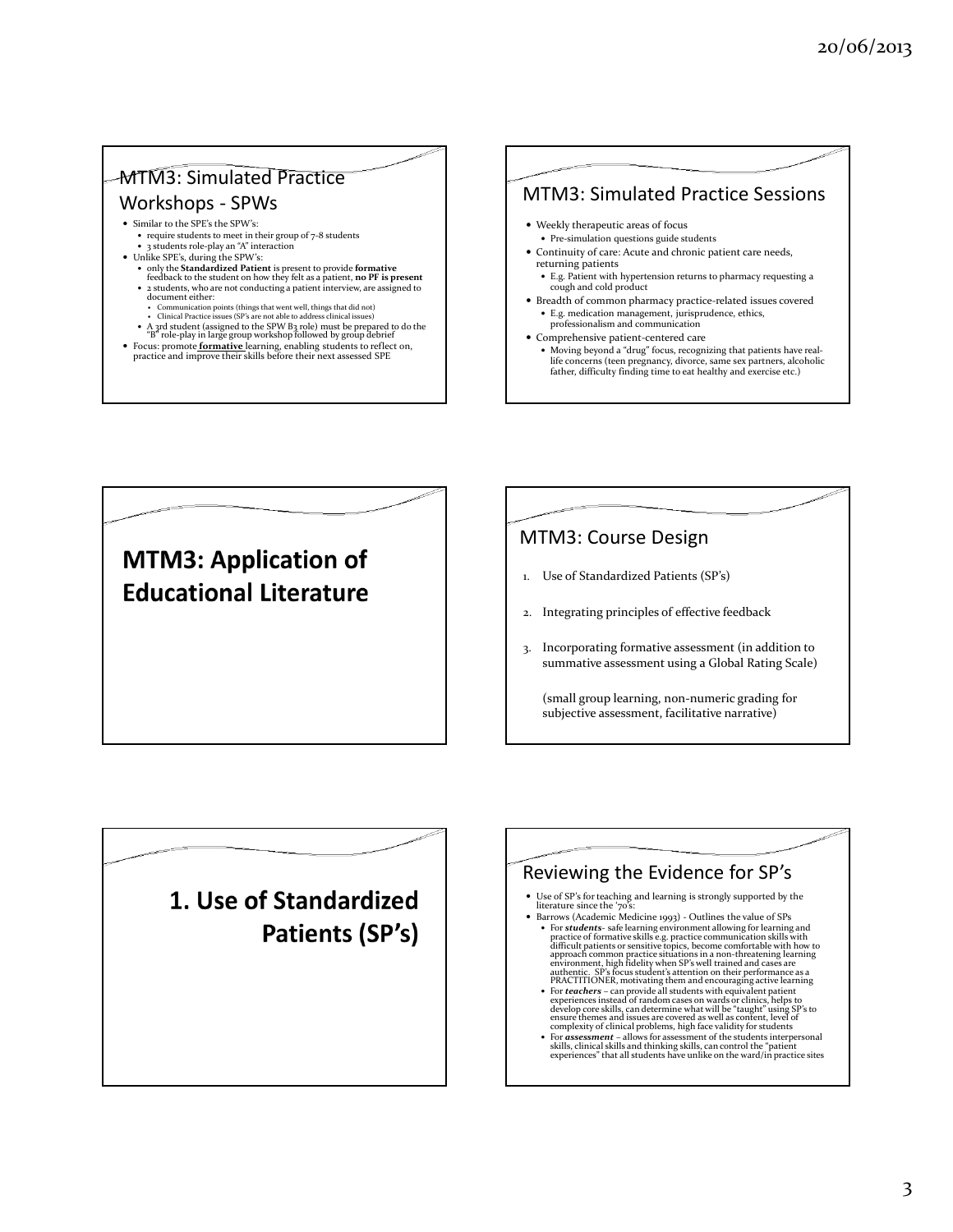### Use of SPs in Pharmacy Education

- Giannetti (AJPE 1981) One of the first to use SP's to teach interviewing skills to pharmacy students
	- 3 components in the course:
	- didactic presentations on basic concepts
	- audio visual presentation and discussion of interviews
	- practice of interviewing skills with SP's in small student groups
	- Emphasis was on peer feedback, (instructor facilitated students comments and critiques)
	- SP's use "time in/time out" method
	- Used SP's to provide students feedback from the patient's perspective

### SP's as Educators & Student Experience

- Monaghan (AJPE, 1997) Student attitudes re: SP's
	- Students recommended the use of small groups to provide all students the opportunity to individually role-play with an SP's, as not enough practice opportunities when only "a few" are invited to role-play at the front o
- Austin (AJPE-1998) –Describes course design using SP's as patients including<br>educator and student perspective<br>• High fidelity and face validity for students<br>• Feedback provided by SP's helpful and constructive in helping
	-
	- Felt it prepared them well for pharmacy practice
- Austin (AJPE- 2006) Describes long-term impact of SP's as educators Follow-up interviews, 3 yrs after graduation indicated strong support from graduates for the learning opportunities and teaching approach; indicated SP's conferred longstanding benefit to the practitioners



# SPs: Concerns raised... "Isn't Year 2 too early for using SP's?" "Shouldn't we save SP's to simulate more complicated patients?"

 "SP's are expensive (aren't they?)...maybe we should just use them a couple of times...(is there a "sweetspot" for how many times SP's may be used?)"

# 2. Integrating principles of effective feedback

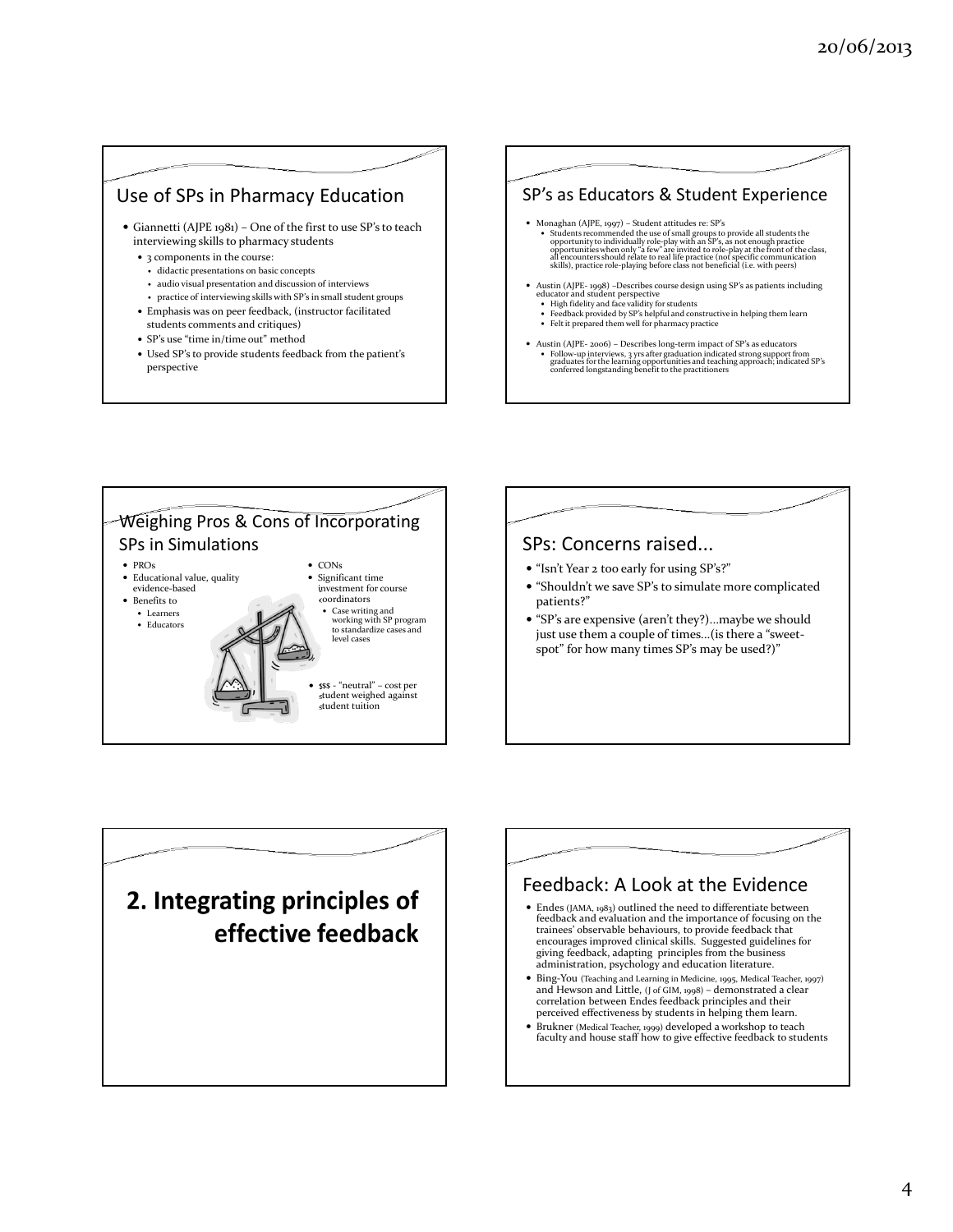#### General Principles for Providing Effective Feedback (Brukner)

- 1. Review your goals and expectations of the student in the beginning of the rotation.
- 2. Give interim feedback.
- 3. Ask the student to evaluate his/her performance prior to giving your own feedback.
- 4. Focus feedback on the student's behavior, rather than on the student' personality
- 5. Give specific examples to illustrate your observations.
- 6. Suggest specific strategies by which the student might improve his/her performance.

#### Descriptive feedback

- In addition to incorporating the principles of effective feedback,<br>employing "descriptive feedback" to facilitate learning is well<br>recognized in the broader educational literature as an essential practice<br>of *assessment f*
- Evidence: (Black, Harrison, Lee, Marshall & William,2003. Open University Press,Ch.4) • Assessment for learning is a powerful tool for improving students' learning.
	- Assessment for learning differs from assessment of learning in that the information gathered is used for the specific purpose of helping skills.<br>students improve while they are still gaining knowledge and practising<br>skil
- Teachers who view assessment as integral to learning engage students as collaborative partners in the learning process.
- This assessment provides precise and timely information so teachers can adjust instruction in response to individual student needs, and so students can adjust their learning strategies or set different goals.
- These feedback strategies are incorporated into the design and delivery of MTM3

#### MTM3: Simulated Patient Encounters (SPE's)

- Immediately following the interview the student is asked to reflect on how they felt the interview went from a communication and interview perspective (i.e.<br>what did they did well, what they had trouble with, what they w
- 
- work on)<br>
 This is followed by verbal feedback from the SP who responds to the student's<br>
comments, adding additional comments that focus on how they felt as a<br>
patient during the interaction.<br>
 Verbal feedback from the
- Written comments are also included on the assessment form by the PF , and returned to the student the next day
- 
- Feedback is provided by the PF using validated Principles of Effective<br>Feedback, well established in the medical education literature.<br>• All PF's are required to participate in an assessment workshop, modelled on<br>Brukner

# 3. Incorporating formative assessment

In addition to summative assessment using a Global Rating Scale...

### Formative Assessment: A Look at the Evidence

- Evaluative feedback, (e.g., percentage marks, letter grades) and frequent evaluation can<br>have a negative impact on learning and motivation. (Tunstall & Gipps, British Research<br>and Educational Journal, 1996, Black & Wilia
- Even praise, when focused on characteristics of the learner rather than on the characteristics of the work, can have the opposite of the intended effect. (Dweck, Educational Leadership, 2007)
- Feedback can have a significant impact on learning, but this impact can be positive or negative depending on the type, delivery, and timing of the feedback. (Hattie & Timperley, Review of Educational Research, 77 (1) 2007)
- Feedback affects students' motivation to learn and their perceptions about their intelligence and their ability to learn. (Black & Wiliam 1998, Butler, British Journal of Educational Psychology 1988)
- Using descriptive feedback helps students to learn by providing information about<br>their current achievement (Where am I now?) with respect to a goal (Where am I going?)<br>and identifying appropriate next steps (How can I c

### Formative Feedback (Assessment)

- Only formative feedback in the SPW's (unlike in the SPE's), no formal or evaluative assessment. (the carrot)
- Controversial for some Faculty
- No other practice course has incorporated opportunities for "learning" by formative feedback alone
- Attendance and participation is mandatory in the SPW's to "meet course requirements"; student given an "incomplete" in the course if they do not attend and participate (the stick)
- There is a significant body of research on the impact of feedback alone on student achievement and motivation to learn.